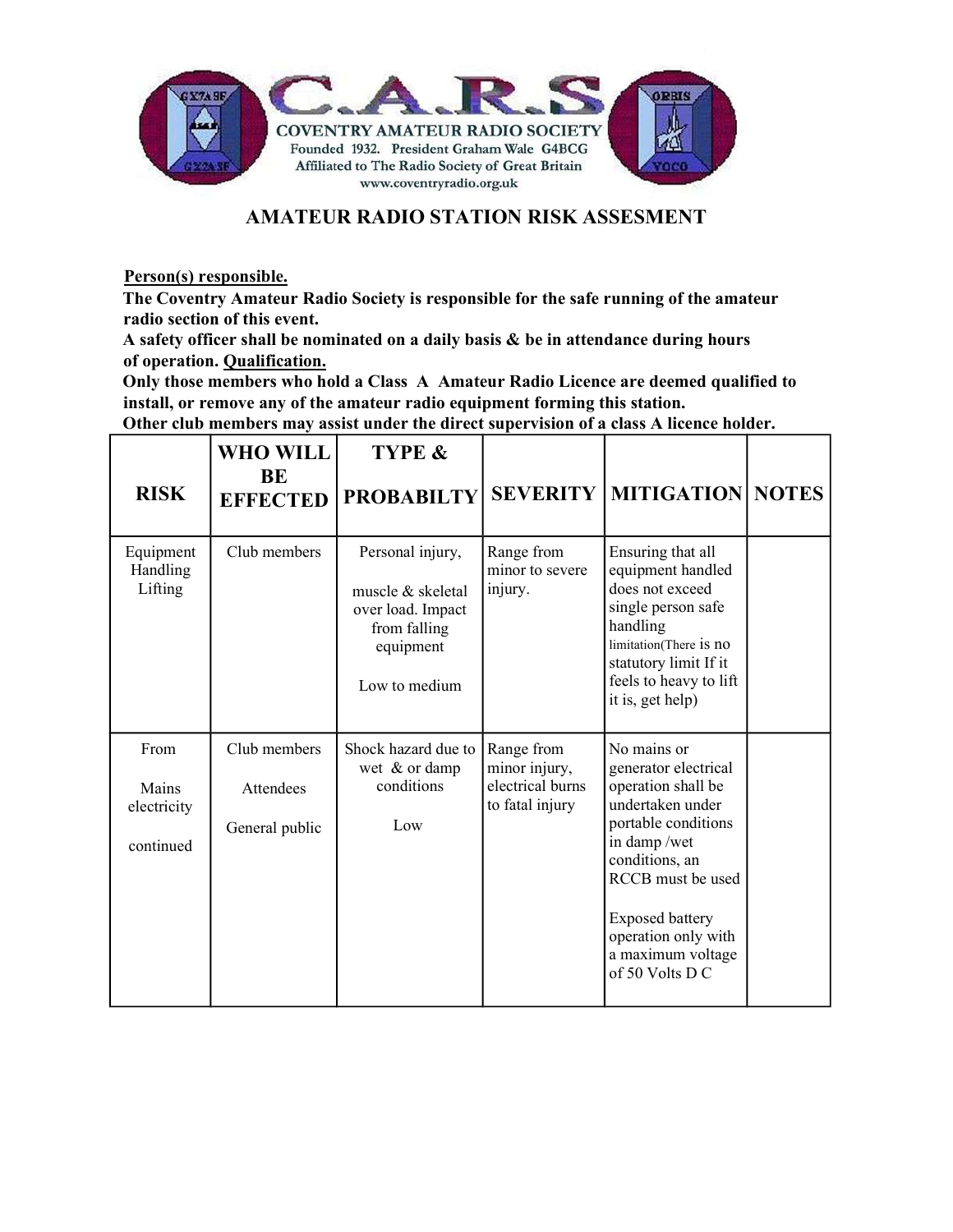| From<br>RF energy<br>& antenna                                                             | Club members<br>Attendees<br>General public | Personal injury,<br>from tripping<br>electric shock<br>impact from falling<br>antenna<br>low | Range from<br>minor injury or<br>electrical burn<br>to fatal injury.<br>Damage to<br>surrounding<br>property &<br>persons from<br>falling antenna     | The antenna shall<br>be secured using<br>standard mounting<br>methods to<br>prevent falling. In<br>the event of high<br>winds it must be<br>lowered. There<br>shall be no<br>exposed<br>conductors<br>carrying RF<br>energy.<br>Transmitter power<br>not to exceed 100<br>Watts PEP | The<br>nominal<br>spacing for<br>near field<br>effect is<br>$0.5$ ft per<br>Mhz @ 100<br>Watts<br>ERP |
|--------------------------------------------------------------------------------------------|---------------------------------------------|----------------------------------------------------------------------------------------------|-------------------------------------------------------------------------------------------------------------------------------------------------------|-------------------------------------------------------------------------------------------------------------------------------------------------------------------------------------------------------------------------------------------------------------------------------------|-------------------------------------------------------------------------------------------------------|
| From<br>RF energy<br>& antenna.<br>(Continued)                                             | Club members<br>Attendees<br>General public | Personal injury,<br>from tripping<br>electric shock<br>impact from falling<br>antenna<br>low | Range from<br>minor injury or<br>electrical burns<br>to fatal injury.<br>Damage to<br>surrounding<br>property $\&$<br>persons from<br>falling antenna | Antenna cables<br>should be coaxial,<br>ribbon feeder is<br>acceptable, open<br>ladder line must<br>not be used.<br>Cables must be<br>routed & secured<br>to prevent trip<br>hazards, not in<br>walk ways steps or<br>stairs                                                        |                                                                                                       |
| From<br>Equipment<br>Range from<br>minor injury,<br>electrical<br>burns to fatal<br>injury | Club members<br>Attendees<br>General public | Burns personal<br>injury damage to<br>property<br>Very Low                                   | Range from<br>minor personal<br>injury to death<br>& conflagration                                                                                    | No heating<br>devices except a<br>soldering iron to<br>be used in the<br>public area.<br>If other heating<br>devices are used<br>eg catering, an<br>additional risk<br>assessment is<br>required for that<br>activity<br>No smoking.<br>All electrical<br>equipment has             | It is<br>expected<br>that a fire<br>plan is in<br>place for<br>this event<br>by our<br>hosts.         |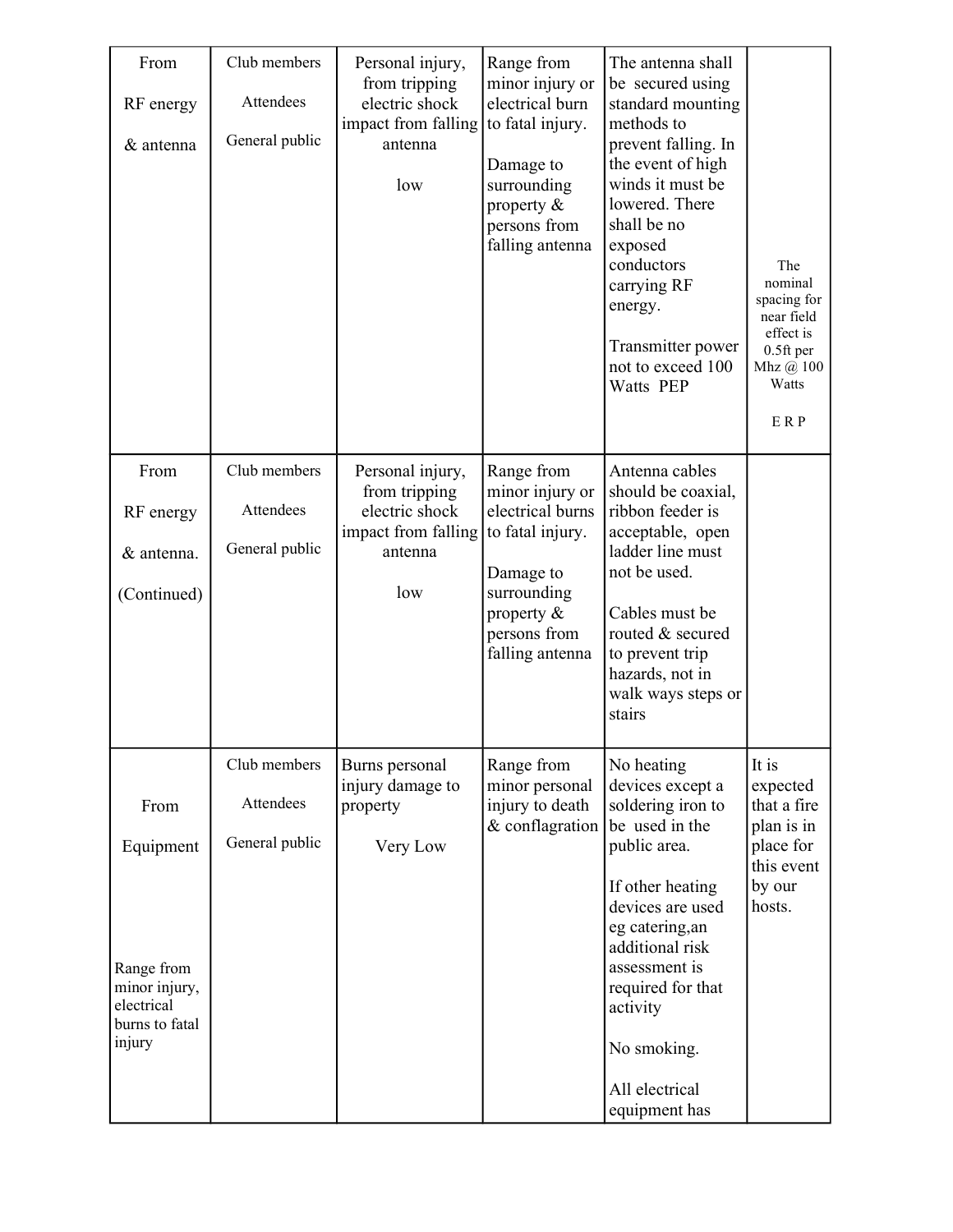|                                 |                                             |                                     |                                        | correct fuses fitted<br>$&$ is fit for use.<br>No flammable<br>liquids or fire<br>accelerants to be<br>in the operating or<br>public area.           |  |
|---------------------------------|---------------------------------------------|-------------------------------------|----------------------------------------|------------------------------------------------------------------------------------------------------------------------------------------------------|--|
|                                 |                                             |                                     |                                        | A dry powder fire<br>extinguisher<br>should be readily<br>available.                                                                                 |  |
| Signeage<br>Banner type<br>sign | Club members<br>Attendees<br>General public | Personal injury by<br>impact<br>Low | Cuts bruising<br>skeletal injury       | Ensure secure<br>fixing on at least 4<br>points. Do not use<br>in windy<br>conditions.                                                               |  |
| Display<br>boards               | As above                                    | As above                            | As above                               | Sighted to avoid<br>trip hazard<br>Do not us in<br>windy conditions.                                                                                 |  |
| From<br>Vehicles                | Club members<br>Attendees<br>General public | Collision trapping<br>fire<br>Low   | Range from<br>minor to fatal<br>injury | Members are<br>responsible for the<br>safe driving,<br>maintenance $\&$<br>correct<br>documentation<br>making them fit<br>for use on or off<br>road. |  |

 Overall, this is seen as a low risk operation provided that all the relevant safety precautions are carried out, within the current Ofcom licensing regulations & usual best practice.

If additional equipment (e.g., tentage lifting or access equipment) is used an additional risk assessment is required for that used by the society, or persons contracting to supply shall have their own current risk assessment for that equipment, of which the society shall have a copy.